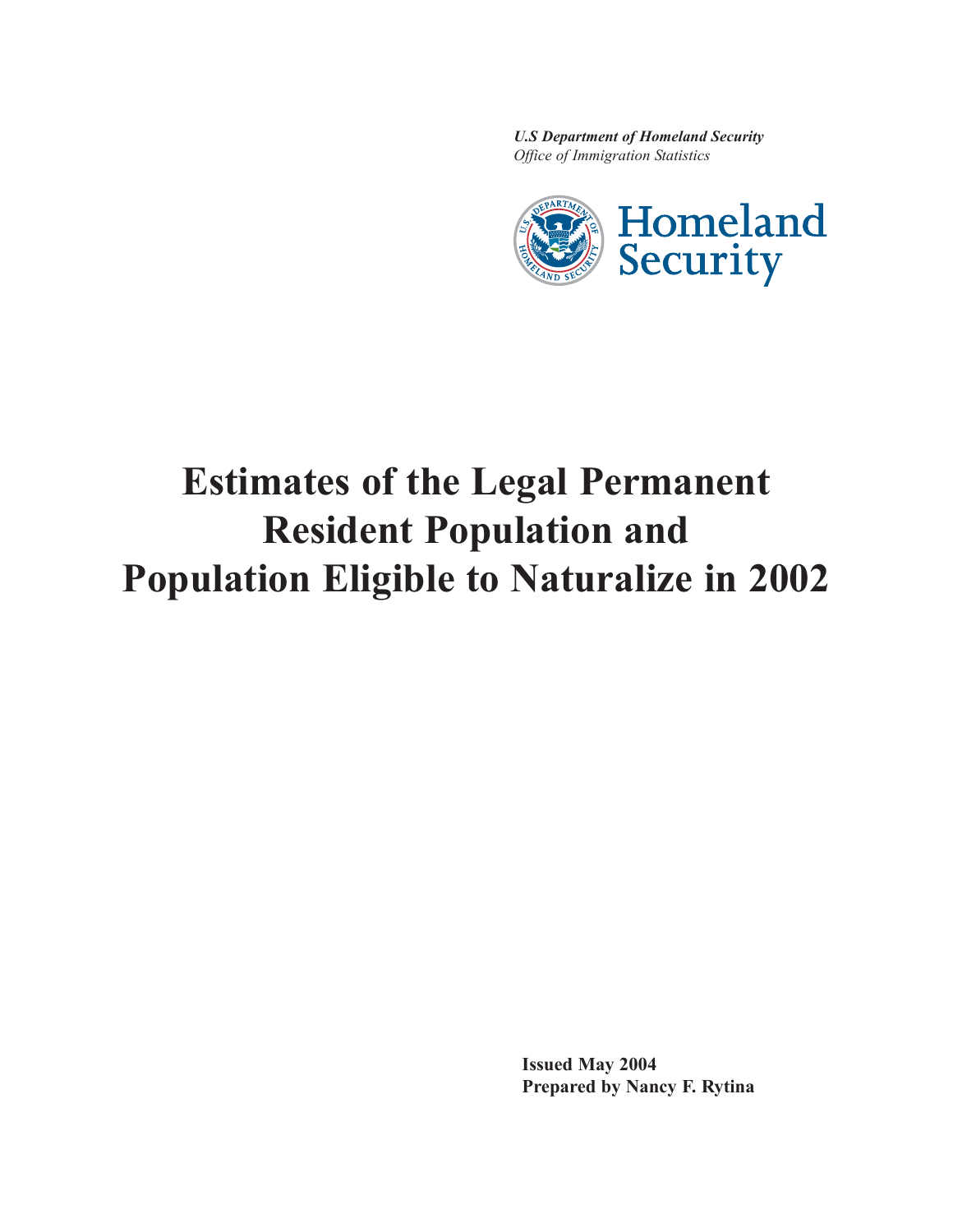# **Introduction**

This paper presents estimates of the legal permanent resident (LPR) population living in the United States and of the population eligible to naturalize in 2002 by year of admission for permanent residence, country of origin, and state of residence. The methodology used for the estimates relies primarily on a database created by the Office of Immigration Statistics (OIS) from administrative records of the former Immigration and Naturalization Service (INS) on LPRs admitted for permanent residence between 1973 and 2002.

The results are consistent with estimates derived by other researchers. For 2002, the OIS estimates of the LPR population and population eligible to naturalize are 11.4 million and 7.8 million, respectively compared with 12.2 million and 7.9 million, respectively, according to estimates by Jeffrey Passel (Fix, Passel and Sucher, 2003). For 2000, the OIS estimate of the LPR population for the 50 states and the District of Columbia was 10.8 million compared to an estimate of 10.2 million provided by Robert Warren based on the methodology employed for estimates of the unauthorized immigrant population in 2000 (Warren, 2003).

# **Background**

Data on the size and characteristics of various components of the foreign-born population are needed to assess the impact of immigration and assimilation of immigrants into U.S. society. The decennial census and monthly household surveys of the Census Bureau include questions on place of birth, citizenship, and year of entry into the United States. These data provide a wealth of information on the total foreign-born population, naturalized citizens, and noncitizens.

However, information on the major subcategories of noncitizens, including LPRs, students, temporary workers, and the unauthorized immigrant population is not readily available and must be estimated. The legal status of noncitizens is not routinely ascertained in censuses or surveys with sample sizes sufficient for making accurate national population estimates. An alien registration program at INS, requiring all legally resident aliens to report their status annually, was discontinued by Congress in 1981. Data collected by the former INS measure administrative events such as the number of aliens granted lawful permanent residence or the number approved for asylum, but not the population of legal permanent residents or the population of asylees living in the United States at a point in time.

Recent estimates of the LPR population have been derived primarily from Census and INS data. The general approach has consisted of estimating a base population as of a certain date and then adding components of population change since

that date (see Passel and Clark, 1998; Hoefer, 1996). The LPR estimates presented here represent a variant of this same basic approach.

# **Methodology**

Estimates were developed separately for LPRs admitted for permanent residence between 1973-2002 (post 1973) and LPRs admitted before 1973 (pre-1973). Since INS administrative records were not automated until 1973, Census data were used to estimate LPRs admitted in earlier years. The two sets of estimates were added together to produce the final estimates.

#### **LPR population admitted 1973-2002**

Data on LPRs admitted for permanent residence and on LPRs who naturalized between January, 1973 and September, 2002 were obtained from application based case tracking systems of the U.S. Citizenship and Immigration Services (USCIS), of the Department of Homeland Security. (USCIS was formerly part of the Immigration and Naturalization Service.) For LPR admissions, the *Application for Immigrant Visa and Alien Registration (DS-230)* of the U.S. Department of State is used by aliens living abroad; the *Application to Adjust Status to Permanent Residence (I-485)* is used by aliens already living in the United States. The *Application for Naturalization (N-400)* is used primarily by LPRs ages 18 and over to apply for citizenship. The case tracking systems store basic demographic and administrative information on applicants including name, alien identification number (A-number), date of birth, country of birth, gender, marital status, occupation, U.S. address, date of permanent residence and class of admission (for LPRs), and date of naturalization (for LPRs becoming new citizens).

OIS matched the records of LPRs admitted for permanent residence with the records of LPRs who naturalized by A-number. Exclusion of matched records left a base population of records of LPRs admitted for permanent residence between 1973-2002 who had not naturalized as of the end of September, 2002. The base population was then reduced because it included LPR children who had derived citizenship. The resulting population was then further reduced for estimated mortality and emigration between the date of admission for permanent residence and September, 2002 as described below.

Derivative citizenship. Most LPRs become citizens either by applying for naturalization when they are at least 18 years old (through the standard naturalization application, the *N-400*) or, if they are under 18, by deriving citizenship upon the naturalization of their parents (one parent beginning in February, 2001). Aliens who derive citizen-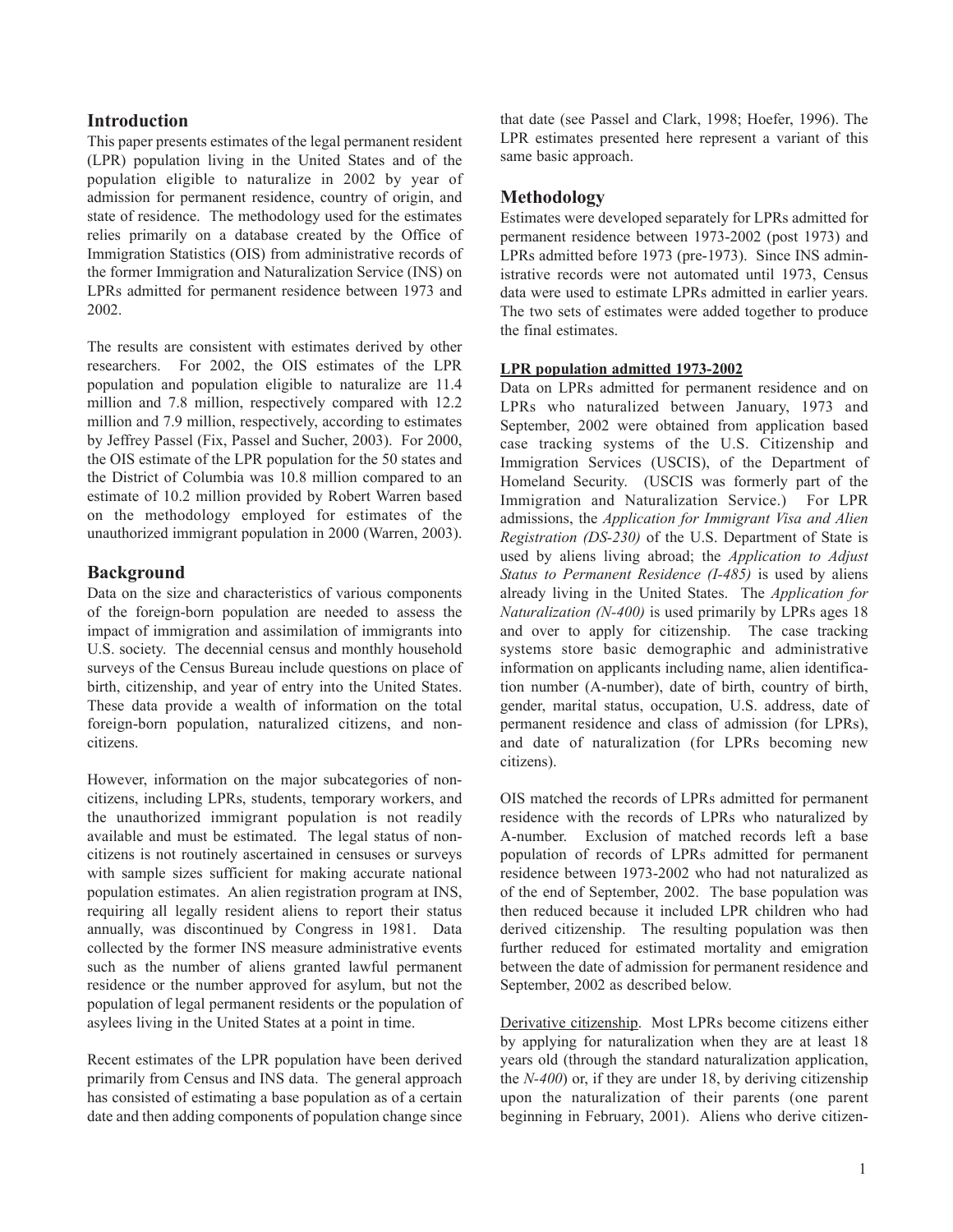ship are not required to apply for a certificate of citizenship reflecting their citizenship status. As a result, a complete count of LPRs who derive citizenship does not exist.

Evidence of derivative citizenship is suggested by the lower naturalization rates through 2002 of LPRs who were under age 16 when admitted compared to LPRs who were older, regardless of the year of admission. For example, among LPRs admitted for permanent residence between 1973-88, the naturalization rate through 2002 for 16 year olds ranged between 55-65 percent but was no higher than 39 percent for LPRs ages 2-4 years old when admitted. For the present estimates, it was assumed that the cumulative "citizenship" rate (derivative citizenship plus naturalization) through 2002 for LPRs who were under age 16 when admitted was the same as the rate for LPRs admitted during the same year who were age 16. (Substituting age 15 or age 17 as the standard had little effect on the final LPR estimates.) The derivative citizenship rate implied by this assumption is probably conservative. Compared to older children, young LPR children have more years of exposure to the U.S. educational system, peers, culture, and other factors that predispose immigrants to U.S. citizenship.

Mortality. LPRs were survived from year of admission for permanent residence to 2002 by age at admission and gender using mortality rates by age and sex from 1989-91 life tables (National Center for Health Statistics, 1997). The period 1989-91 was considered representative of the year of admission of the base LPR population. Since the average age of LPRs at immigration is about 28 years, mortality has little effect on the estimates for recent LPRs. The effect on earlier LPRs, especially those admitted during the 1970s is much larger.

Emigration. Estimating emigration accurately is difficult. The U.S. government has not collected official statistics since 1957. Most observers agree that emigration of the LPR population from the U.S. is substantial. Between 1900- 90, an estimated one-quarter to one-third of LPRs emigrated from the U.S. (see Warren and Kraly, 1985; Ahmed and Robinson, 1994; Mulder, et al., 2002). This analysis uses emigration rates developed for the 1980-90 period by Ahmed and Robinson (1994) that were modified by Robert Warren (2003a) for the legally resident population. Warren's modification uses an emigration rate of 3.26 percent for the first year and decreases each subsequent year's rate by 5 percent. LPRs admitted as refugees and asylees were assumed to emigrate at 50 percent the rate of other LPRs each year. Substituting 25 percent for 50 percent had little numeric impact on either the overall estimate for 2002 or on the estimates of LPRs from countries from which many refugees and asylees come (*e.g.,* Cuba or Vietnam). Note that aliens who abandoned their LPR status are assumed to have emigrated.

After adjusting for derivative citizenship, mortality, and emigration, the data were tabulated by year of admission to permanent residence, country of birth, and state of residence. The use of state of residence provided on the application for permanent residence ignores subsequent internal migration and affects the state-level estimates to the extent that migration to and from each state is not the same.

## **LPR population admitted before 1973**

An estimate of this population was obtained from the March 2002 Current Population Survey (CPS). It was assumed that all noncitizens in 2002 who entered the United States before 1973 were LPRs. Under the registry provisions of immigration law, aliens of good moral character who are not deportable or removable and have lived in the United States continuously since January 1, 1972 are eligible for LPR status. Year of entry was assumed to represent year of admission for permanent residence since most LPRs admitted 30 or more years ago came directly from abroad.

The data were tabulated by country of birth, state of residence, and year of entry. Since CPS micro data on year of entry are aggregated for the years 1970-74, 60 percent of entrants during that period were assumed to have come between 1970-72. Country of birth and state of residence for 1970-72 entrants were assumed the same as those of 1970-74 entrants. CPS data are not available for countries where estimates are based on small numbers of observations, but this omission should have little effect on the estimates for the top countries based on INS administrative data. In addition, about 206,000 LPRs from USCIS administrative records (adjusted for mortality and emigration to 2002) who reported entering the United States before 1973 were excluded in order to avoid double counting of the pre-1973 population.

## **LPR population eligible to naturalize**

The estimated LPR population eligible to naturalize was calculated based on year of admission for permanent residence and class of admission. Most LPRs are required to meet a 5-year residency requirement for naturalization. Spouses of U.S. citizens are eligible in three years. There are several other exceptions to the 5-year residency requirement, most of which affect small numbers of immigrants. However, immigrants eligible under these other provisions of immigration law cannot be identified until they naturalize.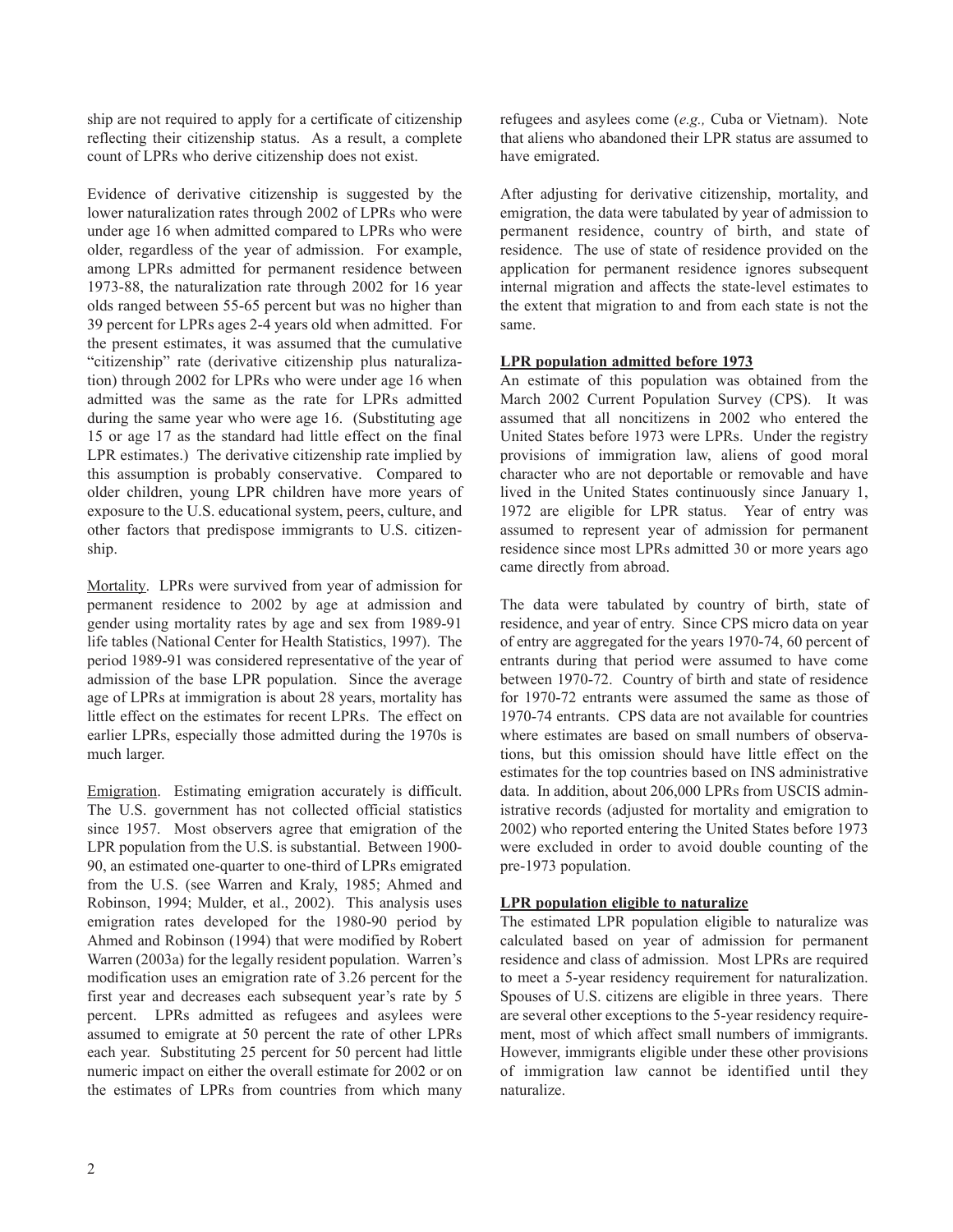It was therefore assumed that all LPRs are required to meet a five year residency requirement except for those admitted for permanent residence as spouses of U.S. citizens. Certain categories of immigrants receive credit for the period prior to the actual grant of lawful permanent resident status. The credited time or earlier dates are not included in the LPR records used for this analysis and must be estimated. Asylees are credited one year in asylum status toward their lawful permanent resident status. Asylees were therefore assumed eligible to naturalize 4 years after approval of their adjustment application.

Refugees, Lautenberg parolees, and cancellation of removal immigrants also receive credit for residence in the United States prior to the actual grant of lawful permanent residence based, respectively, on the date of entry into the United States as a refugee, the date of parole, and the date of cancellation of removal. It was assumed that 2 years elapse between these earlier dates and the date of approval of the application for permanent residence so that these LPRs are eligible for naturalization approximately 3 years after approval of their application for adjustment.

#### **Findings**

#### **Overview**

The entries in Table 1 show the contribution of each data source and adjustment to the final estimated LPR population of 11.4 million in 2002. According to USCIS administrative records, 21.5 million LPRs were admitted to the United States between 1973-2002. By 2002, that number had been reduced by nearly one-half to an estimated 10.3 million. Naturalization accounted for the largest reduction. More than 7 million LPRs admitted between 1973-2002 (34 percent) had naturalized by 2002. An estimated .6 million (3 percent) had derived citizenship before becoming 18 years old and another 3.2 million (15 percent) had died or emigrated. An estimated 3.6 million LPRs in 2002 had not met the residency requirement for naturalization leaving 7.8 million eligible to naturalize.

| Table 1. Components of Estimated LPR Population: 2002 |  |  |  |  |  |  |  |  |
|-------------------------------------------------------|--|--|--|--|--|--|--|--|
|-------------------------------------------------------|--|--|--|--|--|--|--|--|

| Category                           |      | <b>Millions Percent Percent</b> |     |
|------------------------------------|------|---------------------------------|-----|
| $+$ LPRs 1973-2002                 |      |                                 |     |
| $(USCIS/INS)$                      | 21.5 | 100                             |     |
| - Naturalization $(N-400)$         | 7.4  | 34                              |     |
| - Derivative citizenship           | .6   | 3                               |     |
| - Emigration and mortality $\dots$ | 3.2  | 15                              |     |
| $=$ LPRs 1973-2002 survived        |      |                                 |     |
| to $9/2002$                        | 10.3 | 48                              | 90  |
| + LPRs Pre-1973 (CPS) $\ldots$     | 12   |                                 | 10  |
| $=$ Estimated LPR population       |      |                                 |     |
| $9/2002$                           | 11.4 |                                 | 100 |
| - LPRs not eligible to             |      |                                 |     |
| naturalize $9/2002$                | 3.6  |                                 |     |
| = Estimated LPR population         |      |                                 |     |
| eligible to naturalize 9/2002      | 7.8  |                                 |     |

The major sources of methodological error in these estimates are the assumptions made about emigration, mortality, and derivative citizenship. Errors in the estimate of these components affect the USCIS/INS-based portion of the 2002 LPR estimate (10.3 million or 90 percent of the total 11.4 million). A 25 percent error in either direction in the estimate of these components combined (.6 for derivative citizenship  $+ 3.2$  for emigration and mortality  $=$ 3.8 million) would increase/decrease the total estimated LPR population by 1 million.

The estimates derived from the March 2002 CPS (1.2 million or about 10 percent of the total 11.4 million) are subject to both sampling and nonsampling error. The estimated sampling error at the 90 percent confidence level for a 1.2 million estimate is plus or minus .2 million. 1 Estimates by country of birth and state of residence are based on smaller numbers of observations and are affected more by sampling error. Major sources of nonsampling error include the possibility of misreporting of citizenship status and year of entry by CPS respondents.

#### **Year of admission for permanent residence**

The LPR population in 2002 was admitted relatively recently for permanent residence. Two-thirds (67 percent) were admitted in 1990 or later (see Table 2). Close to onehalf (46 percent) were admitted between 1995-2002. Only 16 percent were admitted before 1980. Examination of the naturalization rates of LPRs admitted for permanent residence during the 20 year period 1973-92 showed that 30-40 percent of LPRs naturalized within the first 10 years of admission.

#### **Table 2. Year of Admission for Permanent Residence of Estimated LPR Population: 2002**

| <b>Year</b>         | <b>All LPRs</b>          |     | LPRs eligible<br>to naturalize |     |
|---------------------|--------------------------|-----|--------------------------------|-----|
| admitted            | <b>Thousands</b> Percent |     | <b>Thousands</b> Percent       |     |
| $Total \dots \dots$ | 11,451                   | 100 | 7,842                          | 100 |
| Before $1960$       | 268                      | 2   | 268                            | 3   |
| $1960 - 69$         | 531                      | 5   | 531                            | 7   |
| $1970 - 79$         | 983                      | 9   | 983                            | 13  |
| $1980 - 89$         | 1,888                    | 16  | 1,888                          | 24  |
| $1990 - 94$         | 2,441                    | 21  | 2,441                          | 31  |
| $1995 - 99$         | 2,664                    | 23  | 1,731                          | 22  |
| $2000 - 02$         | 2,676                    | 23  |                                |     |

- Represents zero.

#### **Country of birth**

Estimates of the LPR population by country of birth are displayed in Table 3 for countries with at least 50,000 LPRs. Mexico was the leading country of origin. An

<sup>&</sup>lt;sup>1</sup> Calculated using technical documentation for the March 2002 Current Population Survey (U.S. Bureau of the Census, 2002).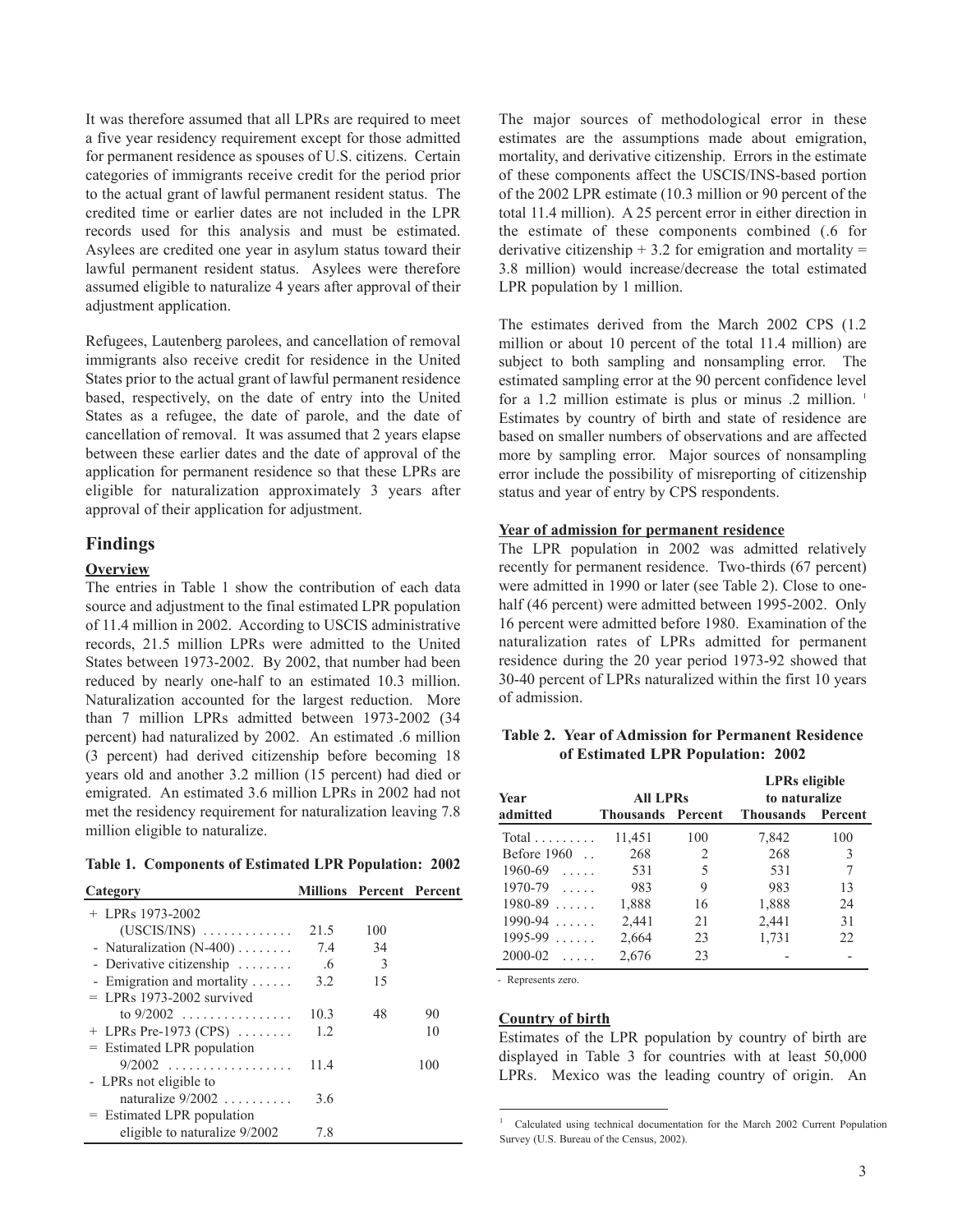estimated 3.1 million (27 percent) LPRs came from Mexico. Other leading countries of birth include the Philippines, India, People's Republic of China, the Dominican Republic, Vietnam, Canada, Korea, Cuba, and El Salvador. An estimated 56 percent of all LPRs in 2002 were born in these 10 countries. The 44 countries displayed in Table 3 represent 87 percent of the estimated LPR population.

In general, the size of the LPR population from a given country is affected by the level of immigration from that country as well as the propensity of LPRs from that country to naturalize. Mexico was the leading country of birth of the LPR population in 2002 because legal immigration from Mexico greatly exceeds that of any other sending country and Mexicans have historically been among the least likely LPRs to naturalize. Among LPRs admitted between 1973-85, the overall naturalization rate through 2002 was 55-60 percent, but close to 70 percent for LPRs from Asian countries and less than 45 percent for LPRs from Mexico and European countries.

The leading countries of origin of the LPR population eligible to naturalize are very similar. The rankings for India and the People's Republic of China are somewhat lower among the LPR population eligible to naturalize. Legal immigration among both the Chinese and Indians grew rapidly since 1999 so that a disproportionate number of LPRs from these countries were not eligible to naturalize in 2002. India surpassed the People's Republic of China in 2001 as the second leading country of birth of legal immigrants behind Mexico (*2001 Statistical Yearbook of the Immigration and Naturalization Service*, 2002).

#### **State of residence**

The data in Table 4 show the estimated LPR population by state of residence in 2002 for states with an estimated 50,000 or more LPRs. Because the data for most of the population are based on residence when admitted for permanent residence, the relative rankings for most states are probably more accurate than the actual LPR estimates by state.

California and New York were the leading states of residence of the estimated LPR population in 2002. An estimated 3.1 million (29 percent) lived in California and 1.6 million (14 percent) lived in New York. Other leading states of residence of LPRs included Texas, Florida, New Jersey, and Illinois. These six states represented 69 percent of the total LPR population in 2002. The top 10 states, which also include Massachusetts, Virginia, Washington, and Pennsylvania, accounted for 77 percent of the LPR population. The top states of residence of the estimated LPR population and population eligible to naturalize were generally the same.

# **Next Steps**

Estimates of the LPR population and the LPR population eligible to naturalize will be updated annually by the Office of Immigration Statistics. The assumptions underlying the estimates will be re-evaluated and revised as appropriate. Methods for estimating the internal migration of LPRs will also be investigated.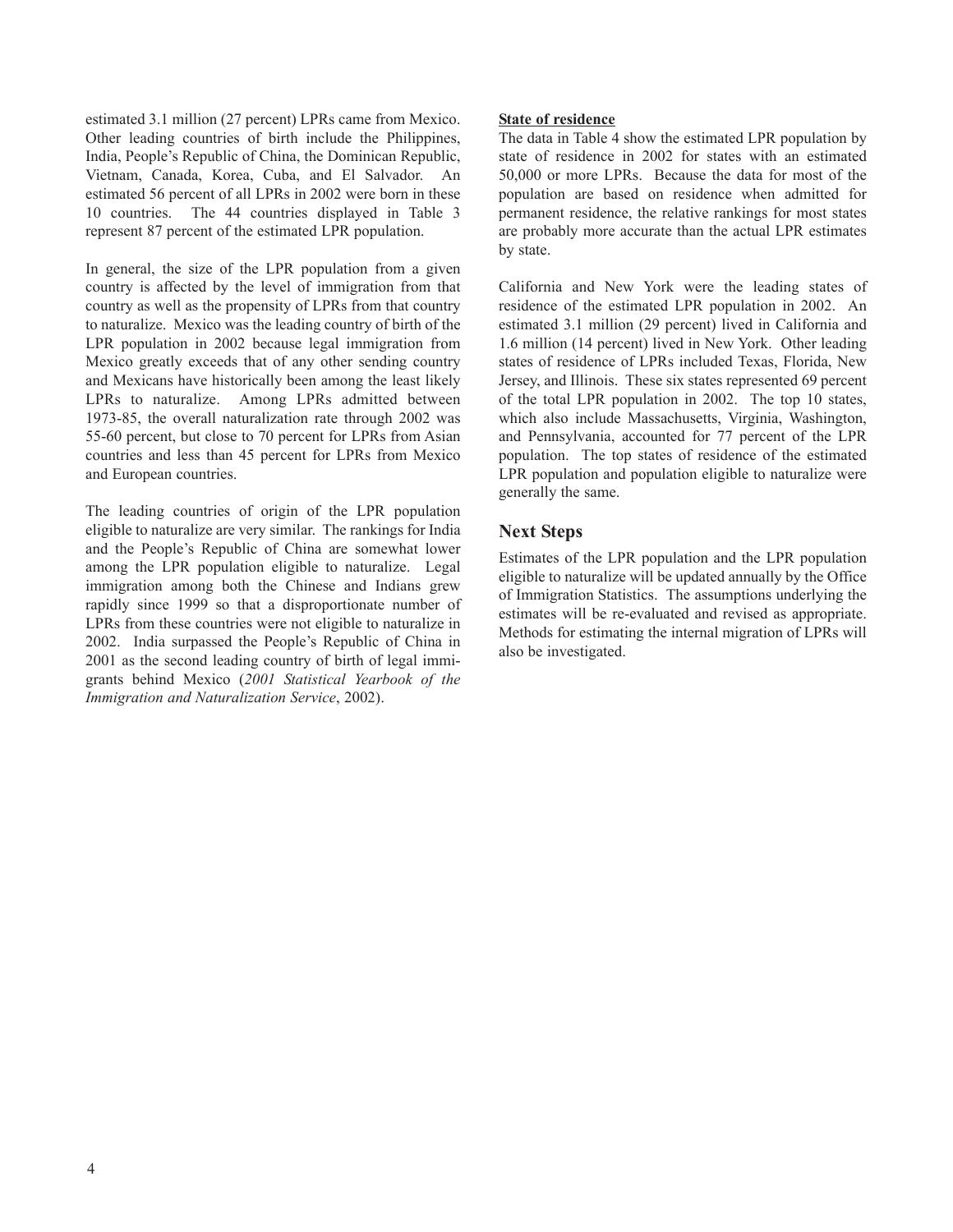# **Table 3. Top Countries of Birth by Estimated LPR Population: 2002 (Countries with estimated LPR population of 50,000 or more)**

|                                                                                                                                                                                                                                                                                                                                                                                                                                                                                                                      | LPRs         |                               | LPRs eligible to naturalize |                 |  |
|----------------------------------------------------------------------------------------------------------------------------------------------------------------------------------------------------------------------------------------------------------------------------------------------------------------------------------------------------------------------------------------------------------------------------------------------------------------------------------------------------------------------|--------------|-------------------------------|-----------------------------|-----------------|--|
| Country of birth                                                                                                                                                                                                                                                                                                                                                                                                                                                                                                     | Number (000) | Percent                       | Number $(000)$              | Percent         |  |
|                                                                                                                                                                                                                                                                                                                                                                                                                                                                                                                      | 11,451       | 100.0                         | 7,842                       | 100.0           |  |
|                                                                                                                                                                                                                                                                                                                                                                                                                                                                                                                      | 3,108        | 27.1                          | 2,364                       | 30.1            |  |
|                                                                                                                                                                                                                                                                                                                                                                                                                                                                                                                      |              |                               |                             |                 |  |
|                                                                                                                                                                                                                                                                                                                                                                                                                                                                                                                      | 511          | 4.5                           | 329                         | 4.2             |  |
|                                                                                                                                                                                                                                                                                                                                                                                                                                                                                                                      | 441          | 3.9                           | 217                         | 2.8             |  |
| China, People's Republic                                                                                                                                                                                                                                                                                                                                                                                                                                                                                             | 408          | 3.6                           | 201                         | 2.6             |  |
| Dominican Republic                                                                                                                                                                                                                                                                                                                                                                                                                                                                                                   | 405          | 3.5                           | 322                         | 4.1             |  |
|                                                                                                                                                                                                                                                                                                                                                                                                                                                                                                                      | 368          | 3.2                           | 259                         | 3.3             |  |
|                                                                                                                                                                                                                                                                                                                                                                                                                                                                                                                      | 323          | 2.8                           | 257                         | 3.3             |  |
|                                                                                                                                                                                                                                                                                                                                                                                                                                                                                                                      | 301          | 2.6                           | 227                         | 2.9             |  |
|                                                                                                                                                                                                                                                                                                                                                                                                                                                                                                                      | 286          | 2.5                           | 208                         | 2.7             |  |
|                                                                                                                                                                                                                                                                                                                                                                                                                                                                                                                      | 278          | 2.4                           | 178                         | 2.3             |  |
| United Kingdom                                                                                                                                                                                                                                                                                                                                                                                                                                                                                                       | 263          | 2.3                           | 209                         | 2.7             |  |
|                                                                                                                                                                                                                                                                                                                                                                                                                                                                                                                      | 228          | 2.0                           | 164                         | 2.1             |  |
|                                                                                                                                                                                                                                                                                                                                                                                                                                                                                                                      | 211          | 1.8                           | 125                         | 1.6             |  |
|                                                                                                                                                                                                                                                                                                                                                                                                                                                                                                                      | 185          | 1.6                           | 155                         | 2.0             |  |
|                                                                                                                                                                                                                                                                                                                                                                                                                                                                                                                      |              |                               |                             |                 |  |
|                                                                                                                                                                                                                                                                                                                                                                                                                                                                                                                      | 165          | 1.4                           | 105                         | 1.3             |  |
|                                                                                                                                                                                                                                                                                                                                                                                                                                                                                                                      | 163          | 1.4                           | 118                         | 1.5             |  |
|                                                                                                                                                                                                                                                                                                                                                                                                                                                                                                                      | 127          | 1.1                           | 80                          | 1.0             |  |
|                                                                                                                                                                                                                                                                                                                                                                                                                                                                                                                      | 122          | 1.1                           | 94                          | 1.2             |  |
|                                                                                                                                                                                                                                                                                                                                                                                                                                                                                                                      | 114          | 1.0                           | 53                          | .7              |  |
|                                                                                                                                                                                                                                                                                                                                                                                                                                                                                                                      | 111          | 1.0                           | 72                          | .9              |  |
|                                                                                                                                                                                                                                                                                                                                                                                                                                                                                                                      | 109          | 1.0                           | 67                          | $\cdot$ 9       |  |
|                                                                                                                                                                                                                                                                                                                                                                                                                                                                                                                      | 109          | $\cdot$ 9                     | 40                          | .5              |  |
|                                                                                                                                                                                                                                                                                                                                                                                                                                                                                                                      | 108          | .9                            | 46                          | .6              |  |
|                                                                                                                                                                                                                                                                                                                                                                                                                                                                                                                      | 105          | .9                            | 96                          | 1.2             |  |
|                                                                                                                                                                                                                                                                                                                                                                                                                                                                                                                      | 104          | 9.                            | 44                          | .6              |  |
|                                                                                                                                                                                                                                                                                                                                                                                                                                                                                                                      | 102          | 9.                            | 66                          | $.8\,$          |  |
|                                                                                                                                                                                                                                                                                                                                                                                                                                                                                                                      |              |                               |                             |                 |  |
|                                                                                                                                                                                                                                                                                                                                                                                                                                                                                                                      | 97           | $\overline{.8}$               | 57                          | .7              |  |
|                                                                                                                                                                                                                                                                                                                                                                                                                                                                                                                      | 81           | $\cdot$ 7                     | 53                          | $.7\,$          |  |
|                                                                                                                                                                                                                                                                                                                                                                                                                                                                                                                      | 78           | .7                            | 53                          | $.7\,$          |  |
| Bosnia-Herzegovina                                                                                                                                                                                                                                                                                                                                                                                                                                                                                                   | 76           | .7                            | 17                          | $\cdot$         |  |
| Trinidad and Tobago                                                                                                                                                                                                                                                                                                                                                                                                                                                                                                  | 76           | .7                            | 52                          | $.7\,$          |  |
|                                                                                                                                                                                                                                                                                                                                                                                                                                                                                                                      | 76           | .7                            | 72                          | $\cdot$ 9       |  |
| $\begin{minipage}{.4\linewidth} \begin{minipage}{.4\linewidth} \begin{minipage}{.4\linewidth} \hspace*{0.08linewidth} \hspace*{0.08linewidth} \hspace*{0.08linewidth} \end{minipage} \end{minipage} \begin{minipage}{.4\linewidth} \hspace*{0.08linewidth} \hspace*{0.08linewidth} \hspace*{0.08linewidth} \hspace*{0.08linewidth} \hspace*{0.08linewidth} \hspace*{0.08linewidth} \hspace*{0.08linewidth} \hspace*{0.08linewidth} \hspace*{0.08linewidth} \hspace*{0.08linewidth} \hspace*{0.08linewidth} \hspace*$ | 74           | .6                            | 60                          |                 |  |
|                                                                                                                                                                                                                                                                                                                                                                                                                                                                                                                      | 70           | .6                            | 41                          | .8.5.5.5        |  |
|                                                                                                                                                                                                                                                                                                                                                                                                                                                                                                                      | 69           | .6                            | 42                          |                 |  |
|                                                                                                                                                                                                                                                                                                                                                                                                                                                                                                                      | 68           | .6                            | 62                          | $\overline{8}$  |  |
|                                                                                                                                                                                                                                                                                                                                                                                                                                                                                                                      | 67           | .6                            | 62                          | .8              |  |
|                                                                                                                                                                                                                                                                                                                                                                                                                                                                                                                      | 64           | .6                            | 32                          | $\mathcal{A}$   |  |
| Soviet Union, former 1                                                                                                                                                                                                                                                                                                                                                                                                                                                                                               | 62           |                               | 53                          |                 |  |
| Yugoslavia, former <sup>1</sup>                                                                                                                                                                                                                                                                                                                                                                                                                                                                                      |              |                               |                             | .7              |  |
|                                                                                                                                                                                                                                                                                                                                                                                                                                                                                                                      | 57           |                               | 37                          | $\frac{.5}{.6}$ |  |
|                                                                                                                                                                                                                                                                                                                                                                                                                                                                                                                      | 55           | $.5 \, 5 \, 5 \, 5 \, 5 \, 5$ | 47                          |                 |  |
|                                                                                                                                                                                                                                                                                                                                                                                                                                                                                                                      | 54           |                               | 40                          | $\frac{.5}{.3}$ |  |
|                                                                                                                                                                                                                                                                                                                                                                                                                                                                                                                      | 52           | .5                            | 22                          |                 |  |
|                                                                                                                                                                                                                                                                                                                                                                                                                                                                                                                      | 51           | $\overline{A}$                | 26                          |                 |  |
|                                                                                                                                                                                                                                                                                                                                                                                                                                                                                                                      | 9,982        | 87.2                          | 6,925                       | 88.3            |  |
|                                                                                                                                                                                                                                                                                                                                                                                                                                                                                                                      | 1,429        | 12.5                          | 883                         | 11.3            |  |
|                                                                                                                                                                                                                                                                                                                                                                                                                                                                                                                      | 41           | $\cdot$                       | 34                          | $\cdot$         |  |

 $^{\rm 1}$  Country name when LPR admitted for permanent residence.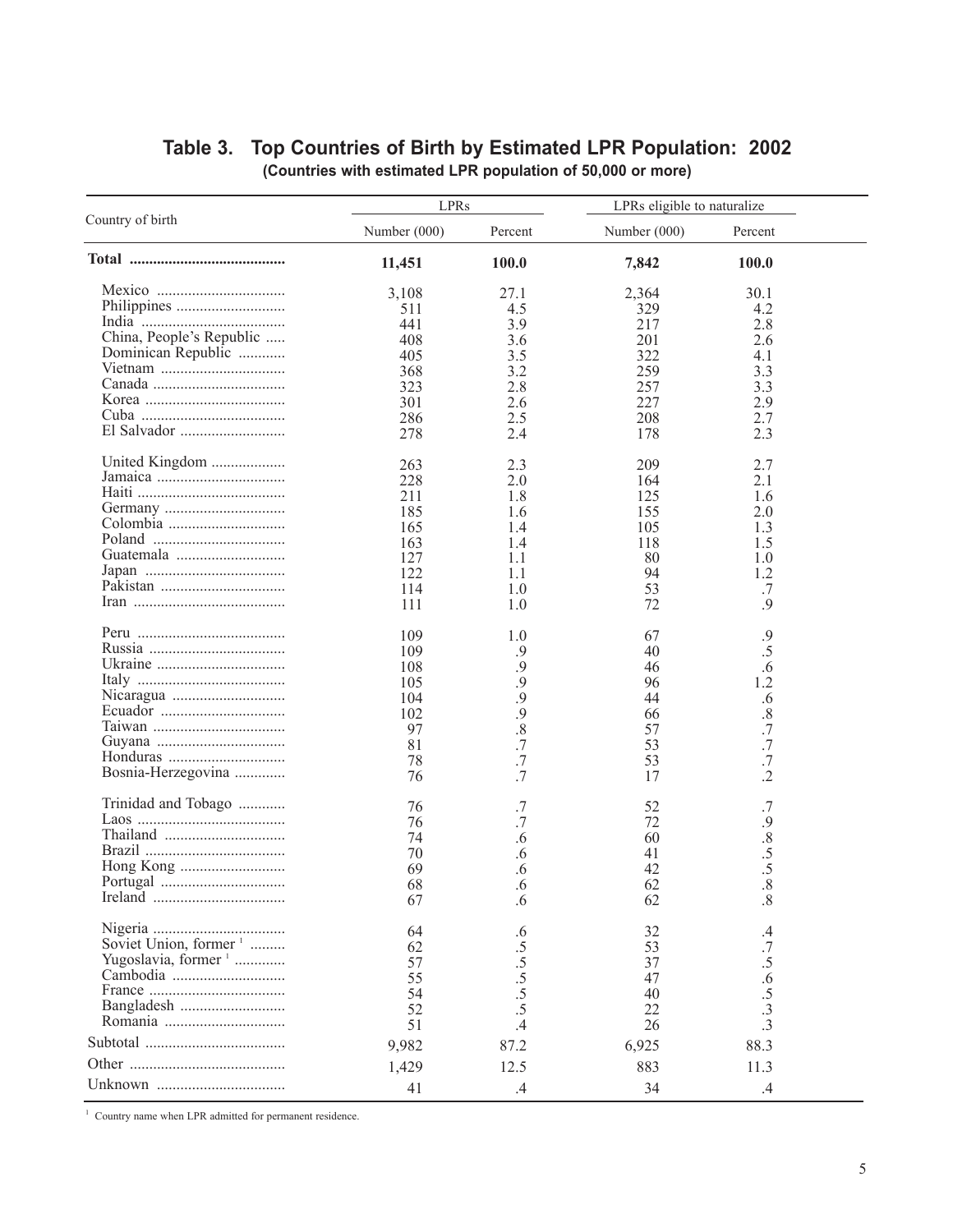# **Table 4. Top States of Residence by Estimated LPR Population: 2002**

| (States with estimated LPR population of 50,000 or more) |  |
|----------------------------------------------------------|--|
|----------------------------------------------------------|--|

|                    | <b>LPRs</b>  |                 | LPRs eligible to naturalize |                         |  |
|--------------------|--------------|-----------------|-----------------------------|-------------------------|--|
| State of residence | Number (000) | Percent         | Number (000)                | Percent                 |  |
|                    | 11,451       | 100.0           | 7,842                       | 100.0                   |  |
|                    | 3.315        | 29.0            | 2,355                       | 30.0                    |  |
|                    | 1,556        | 13.6            | 1,118                       | 14.3                    |  |
|                    | 1.087        | 9.5             | 800                         | 10.2                    |  |
|                    | 928          | 8.1             | 593                         | 7.6                     |  |
|                    | 545          | 4.8             | 350                         | 4.5                     |  |
|                    | 518          | 4.5             | 348                         | 4.4                     |  |
|                    | 289          | 2.5             | 190                         | 2.4                     |  |
|                    | 222          | 1.9             | 133                         | 17                      |  |
|                    | 210          | 1.8             | 132                         | 1.7                     |  |
|                    | 197          | 1.7             | 126                         | 1.6                     |  |
|                    |              |                 |                             |                         |  |
|                    | 194          | 1.7             | 114                         | 1.4                     |  |
|                    | 187          | 1.6             | 114                         | 1.5                     |  |
|                    | 186          | 1.6             | 133                         | 17                      |  |
|                    |              |                 |                             |                         |  |
|                    | 146<br>136   | 1.3             | 82<br>93                    | 1.0                     |  |
|                    |              | 1.2             |                             | 1.2                     |  |
|                    | 121          | 1.1             | 76                          | 1.0                     |  |
|                    | 105          | .9              | 67                          | .9                      |  |
|                    | 100          | .9              | 62                          | $\overline{\mathbf{8}}$ |  |
|                    | 97           | $\overline{.8}$ | 62                          | $\overline{.8}$         |  |
| North Carolina     | 94           | $\overline{8}$  | 53                          | .7                      |  |
|                    | 90           | .8              | 67                          | .9                      |  |
|                    | 84           | .7              | 51                          | .6                      |  |
|                    | 64           | .6              | 49                          | .6                      |  |
|                    | 59           | .5              | 37                          | .5                      |  |
|                    | 57           | .5              | 32                          |                         |  |
|                    |              |                 |                             | .4                      |  |
|                    | 10,589       | 92.5            | 7,236                       | 92.3                    |  |
|                    | 791          | 6.9             | 535                         | 6.8                     |  |
|                    | 71           | .6              | 71                          | .9                      |  |